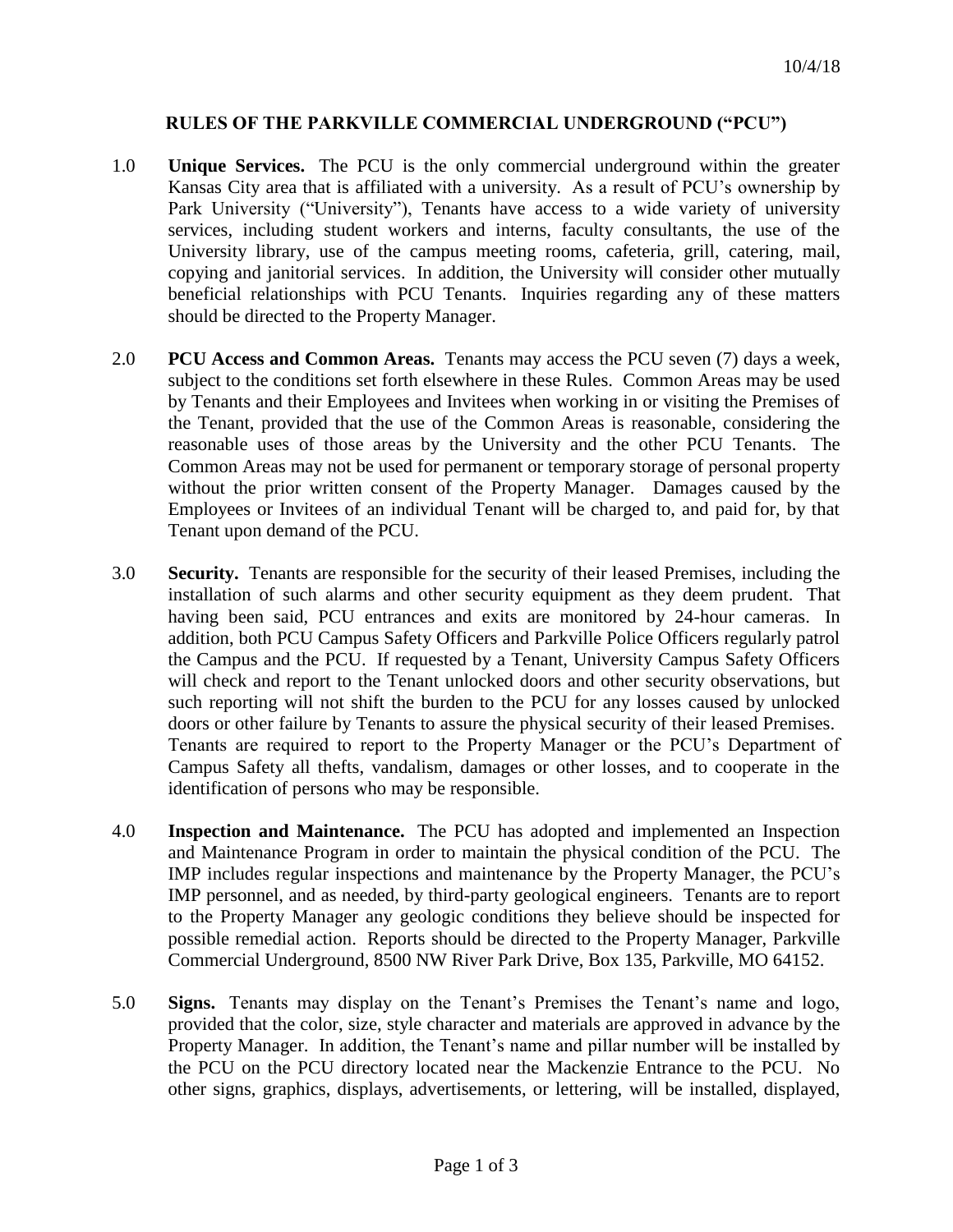inscribed on or affixes to the PCU or anywhere on the Campus. The PCU reserves to remove any sign or other item prohibited by this rule.

- 6.0 **PCU Streets and Parking.** PCU streets are narrow and are used by vehicles that range from electric carts and personal passenger vehicles to vans and semi trailers. PCU Streets are also heavily used by pedestrians. In addition, parking in the PCU is extremely limited, especially during normal working hours. For these reasons, the use of the Common Areas, including especially streets and parking areas, are subject to the PCU's parking regulations. Overnight parking of vehicles or trailers is not permitted without prior written notice to the Property Manager and the PCU's Campus Safety Department. All traffic and parking signs within the PCU must be observed. Employees and Invitees of Tenants may use any parking spaces specifically reserved for the Tenant and unreserved parking spaces, but may not use the reserved spaces of other Tenants or the University. Stop signs and one-way/do not enter signs must be observed. Vehicle speeds must be reasonable under the circumstances, but in no event faster than 15 miles per hour. Persons who violate traffic and parking rules will be reported to the Tenants with whom they are affiliated, and the Tenant is expected to cause the offender to then comply with the rules. Failure of offenders to observe the rules after warnings may result in them being prohibited from driving and parking in the PCU or on Campus.
- 7.0 **Semi Trucks.** Trucks are to enter and exit through the MacKenzie Portal. Roadways are confined, used by pedestrians and other vehicles. As such excessive caution in traveling through the development is necessary. Trucks need to schedule deliveries to ensure adequate space for maneuvering. Once staged at a dock, tractors are to be turned off as idling engines in the confined space contribute to undesirable air quality.
- 8.0 **Trash.** The PCU provides some trash containers for the reasonable of use of Tenants. However, Tenants whose trash generation is excessive, are required to provide for their own trash service. Tenants will notify the Property Manager of their intention to engage a trash service. The Property Manger will designate the locations at which such trash containers may be placed. All trash in those containers will be regularly removed. Tenants may not overload the common trash containers, and may not deposit trash in the containers of other Tenants or of the University.
- 9.0 **Air Quality.** The PCU is served by an air circulation system that draws or exhausts air through three vehicle entrances and a large air shaft. However, because the PCU is an enclosed space, and because air from the Common Areas is used to ventilate the leased Premises of the Tenants, and University spaces, it is essential to minimize air pollution, especially vehicle exhaust. For that reason, vehicle engines must be turned off when stopped; vehicles may not be left idling. In addition, a Parkville City Ordinance prohibits smoking anywhere within the PCU including all Common Area, roads, parking areas, pedestrian hallways, restrooms and all of the PCU's undeveloped areas.
- 10.0 **Laws.** Tenants, their Employees and their Invitees are required to comply with all Federal, State, County and City laws, statutes, ordinances, and regulations ("Laws") that are applicable to the Campus and the PCU.